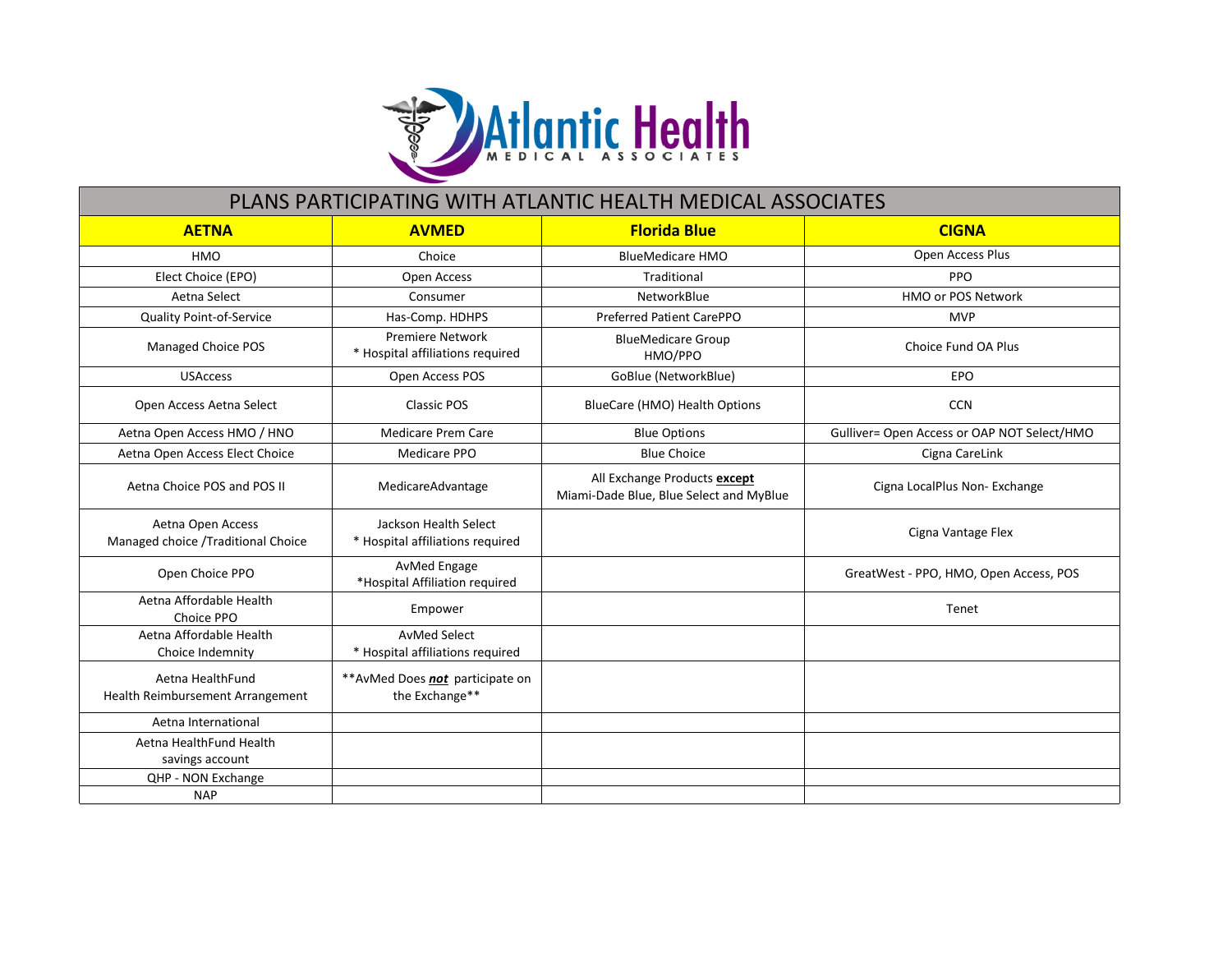|                                             |                                              | PLANS PARTICIPATING WITH ATLANTIC HEALTH MEDICAL ASSOCIATES | Page 2                                                               |
|---------------------------------------------|----------------------------------------------|-------------------------------------------------------------|----------------------------------------------------------------------|
| <b>Humana</b>                               | <b>Vista/Coventry</b><br><b>First Health</b> | UHC/NHP                                                     | <b>Other Optional Products</b>                                       |
| <b>HMO PREMIER</b>                          | HMO COMMERCIAL                               | <b>ALL COMMERCIAL</b>                                       | Amerigroup                                                           |
| <b>Commercial PPO</b>                       | HMO Individual                               | UnitedHealth One<br>(Golden Rule)                           | Better Health- Broward ONLY (Medicaid HMO)                           |
| Commercial HMO<br>Select and Premier        | Medicare                                     | Oxford                                                      | <b>Dimensions</b>                                                    |
| <b>Commercial POS</b>                       | <b>Coventry National Network</b>             | <b>Evercare Medicare</b>                                    | Multiplan/PHCS/Beechstreet-                                          |
| <b>Commercial EPO</b>                       | <b>PPO</b>                                   | Tenet( Under Choice Plus)                                   | Evolutions                                                           |
| <b>National POS</b><br>Open Access          | POS                                          | AARP (by Secure Horizons)                                   | Humana-Tricare<br>(Standard, Prime and Reserved Select)              |
| Medicare HMO for<br>Miami-Dade County ONLY. | High Deductible Plan                         | Fisery - Now named UMR                                      | <b>GLOBAL HEALTH</b>                                                 |
|                                             | Summit                                       | <b>UHC Medicaid</b>                                         | <b>FHA</b>                                                           |
|                                             | <b>Coventry Medicaid</b>                     | All NHP Commercial Plans                                    | Medica                                                               |
|                                             | Vista FHK                                    | <b>UHC Navigate</b>                                         | <b>Preferred Care Partners</b>                                       |
|                                             | <b>First Health</b>                          | <b>UHC Core</b>                                             | Prestige                                                             |
|                                             | <b>Exchange Product</b><br>Coventry CareLink | OneNet PPO                                                  | Simply (Medicaid HMO)- Dade Only                                     |
|                                             |                                              | All Savers Plan                                             | Sunshine State- Medicaid, FHK Exchange Plan<br>(AmBetter) & Medicare |
|                                             |                                              | <b>UHC Select Plus</b>                                      | CarePlus                                                             |
|                                             |                                              | <b>Best Doctors (International)</b>                         | Molina- Medicare, Medicaid and Exchange                              |
|                                             |                                              |                                                             | Wellcare / Staywell - (Medicaid & Medicare)                          |
|                                             |                                              |                                                             |                                                                      |